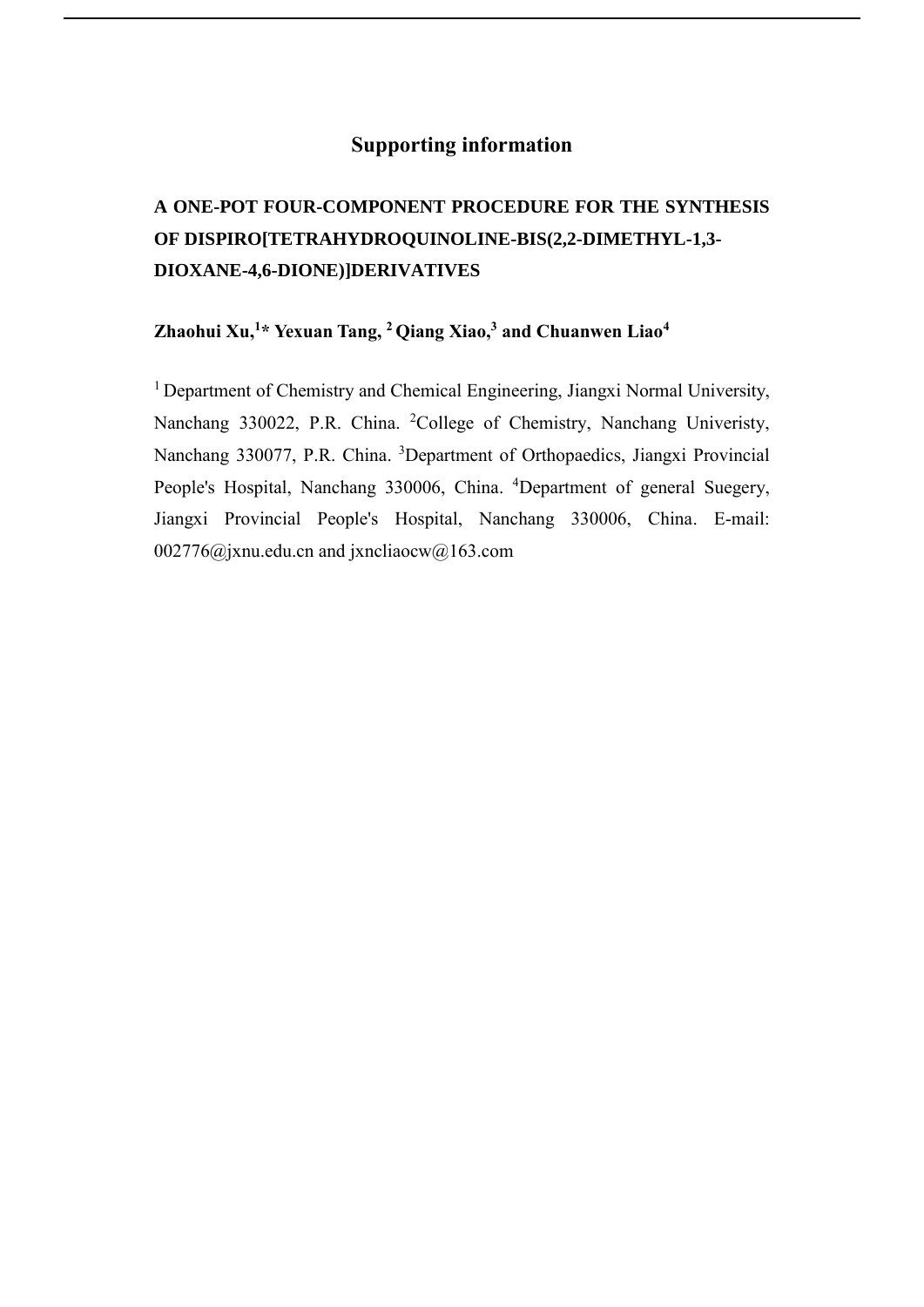#### **Tables of contents**

- **1.** Measurement
- **2.** General experimental procedure
- **3.** Spectral data

#### **1. Measurement**

2,2-dimethyl-1,3-dioxane-4,6-dione was prepared according to ref.<sup>27</sup> The other chemicals were purchased from Aladdin, Aldrich and Fluka Chemical Companies and without further purification. Melting points were measured on XT-4 digital micro melting point apparatus and are uncorrected. <sup>1</sup>H NMR spectra were recorded on a BRUKER AVANCE 400 MHz spectrometer using CDCl<sub>3</sub> as the solvent and TMS as the internal standard. <sup>13</sup>C NMR data were collected on a BRUKER AVANCE 100 MHz instrument with CDCl<sub>3</sub> as the solvent and TMS as the internal standard. The analytical MS of the compounds was performed on Agilent LC-MSD Trap VL Apparatus.

### **2. General experimental procedure**

#### **2.1 General procedure of the preparation of products 5a-5j**

**1',2',4',5',7'-Pentaphenyl-1'***H***-dispiro[2',4',5',7',8'-tetrahydroquinoline-5,3':6',5''] bis(2,2-dimetyl-1,3-dioxane-4,6-dione)] (5a)**: To a 25 mL tube equiped with a stirring bar were added MeCN (5 mL), 2,2-dimethyl-1,3-dioxane-4,6-dione (**1**, 2 mmol), benzaldehyde (**2a**, 4 mmol), aniline (**3a**, 1 mmol), acetone (**4**, 2 mmol) and 20 mol% KDP. After the reaction was stirred vigorously for 20 h at room temperature, MeCN was recycled by filtration. The residue was washed with water. Then, the residue was purified by recrytallization from absolute EtOH to afford the pure product **5a**. **5b-5j** were synthesized from the same procedure.

## **3. Spectral data**

**1',2',4',5',7'-Pentaphenyl-1'***H***-dispiro[2',4',5',7',8'-tetrahydroquinoline-5,3':6',5''] bis(2,2-dimetyl-1,3-dioxane-4,6-dione)] (5a):** a white solid; mp 246-248 °C. <sup>1</sup>H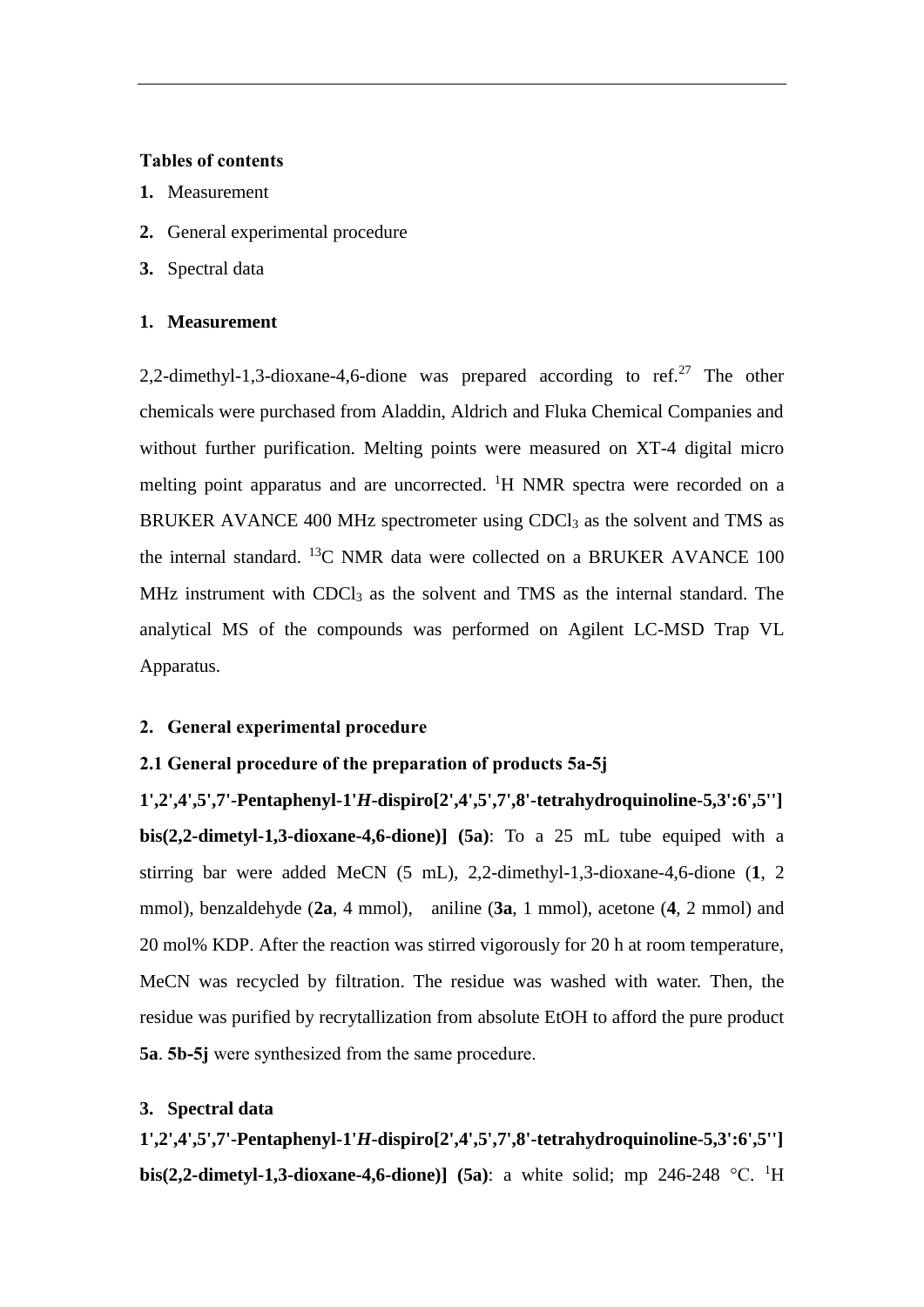NMR (400 MHz, CDCl<sub>3</sub>) δ 0.34 (3H, s, CH<sub>3</sub>), 0.36 (s, 3H, CH<sub>3</sub>), 0.59 (s, 3H, CH<sub>3</sub>), 0.61 (s, 3H, CH3), 2.56 (dd, *J=*17.6, 6.0 Hz, 1H, H'-8'), 2.61-2.69 (m, 1H, H''-8'), 4.02 (dd, *J=*12.0, 6.0 Hz, 1H, H-7'), 4.64 (s, 1H, H-4'), 4.66 (s, 1H, H-5'), 5.25 (s, 1H, H-2'), 6.03 (d, *J=*7.6 Hz, 1H, 1CH, HAr), 6.06 (d, *J=*7.6 Hz, 1H, 1CH, HAr), 6.69 (d, *J=* 7.6 Hz, 1H, 1CH, HAr), 6.73 (d, *J=* 8.0 Hz, 1H, 1CH, HAr), 6.98-7.57 (m, 21H, 21CH, HAr). <sup>13</sup>C NMR (100 MHz, CDCl<sub>3</sub>)  $\delta$  27.9 (CH<sub>3</sub>), 28.2 (CH<sub>3</sub>), 28.4 (CH<sub>3</sub>), 28.5 (CH3), 32.7 (C-8'), 47.6 (C-4'), 50.8 (C-5'), 53.1 (C-7'), 61.5 (C-3'), 61.7 (C-6'), 70.0 (C-2'), 102.1 (C-4'a), 105.3 [C(CH3)2], 105.5 [C(CH3)2], 126.6, 127.1, 127.2, 127.9, 128.0, 128.0, 128.1, 128.4, 128.4, 128.5, 128.5, 128.7, 128.8, 129.4, 129.4, 129.5, 130.8, 131.3, 131.6, 135.2, 136.2, 137.2, 138.5, 142.3, 144.6 (C-8'a), 161.9  $(C=0)$ , 164.1  $(C=0)$ , 168.2  $(C=0)$ , 169.5  $(C=0)$ .



**1'-Pentaphenyl-,2',4',5',7'-tetra(4-flurophenyl)-1'***H***-dispiro[2',4',5',7',8'-tetrahyd roquinoline-5,3':6',5'']bis(2,2-dimetyl-1,3-dioxane-4,6-dione)] (5b)**: a white solid; mp 218-220 °C. <sup>1</sup>H NMR (400 MHz, CDCl<sub>3</sub>) δ 0.46 (s, 3H, CH<sub>3</sub>), 0.49 (s, 3H, CH<sub>3</sub>), 0.68 (s, 3H, CH3), 0.72 (s, 3H, CH3), 2.52 (brs, 1H, H'-8'), 2.54 (brs, 1H, H''-8'), 3.95 (dd, *J=* 9.6, 7.6 Hz, 1H, H-7'), 4.57 (brs, 2H, H-4' and H-5'), 5.21 (s, 1H, H-2'), 6.05-6.12 (m, 2H, 2CH, HAr), 6.49-6.56 (m, 2H, 2CH, HAr), 6.77-7.54 (m, 17H, 17CH, HAr). <sup>13</sup>C NMR (100 MHz, CDCl3) 28.0 (CH3), 28.3 (CH3), 28.8 (CH3), 28.9 (CH3), 32.8 (C-8'), 46.9 (C-4'), 49.8 (C-5'), 52.1 (C-7'), 61.5 (C-3'), 61.7 (C-6'), 69.3 (C-2'), 101.6 (C-4'a), 105.5 [C(CH3)2], 105.7 [C(CH3)2], 114.9, 115.0, 115.1, 115.1, 115.1, 115.2, 115.3, 115.3, 115.6, 115.6, 115.7, 15.8, 115.8, 115.9, 126.9, 130.4, 130.4, 130.7, 130.8, 130.9, 130.9, 131.0, 130.0, 130.1, 130.1, 131.9 (d, *JCF* =3.1 Hz, CAr-F), 132.5, 132.6 (d, *JCF*= 3.1 Hz, CAr-F), 132.7, 132.9 (d, *JCF*=3.1 Hz, CAr-F), 133.0, 133.1, 133.9 (d, *JCF*=3.1Hz, CAr-F), 142.5, 144.1 (C-8'a), 160.8 (d, *JCF* =246.5 Hz, CAr-F),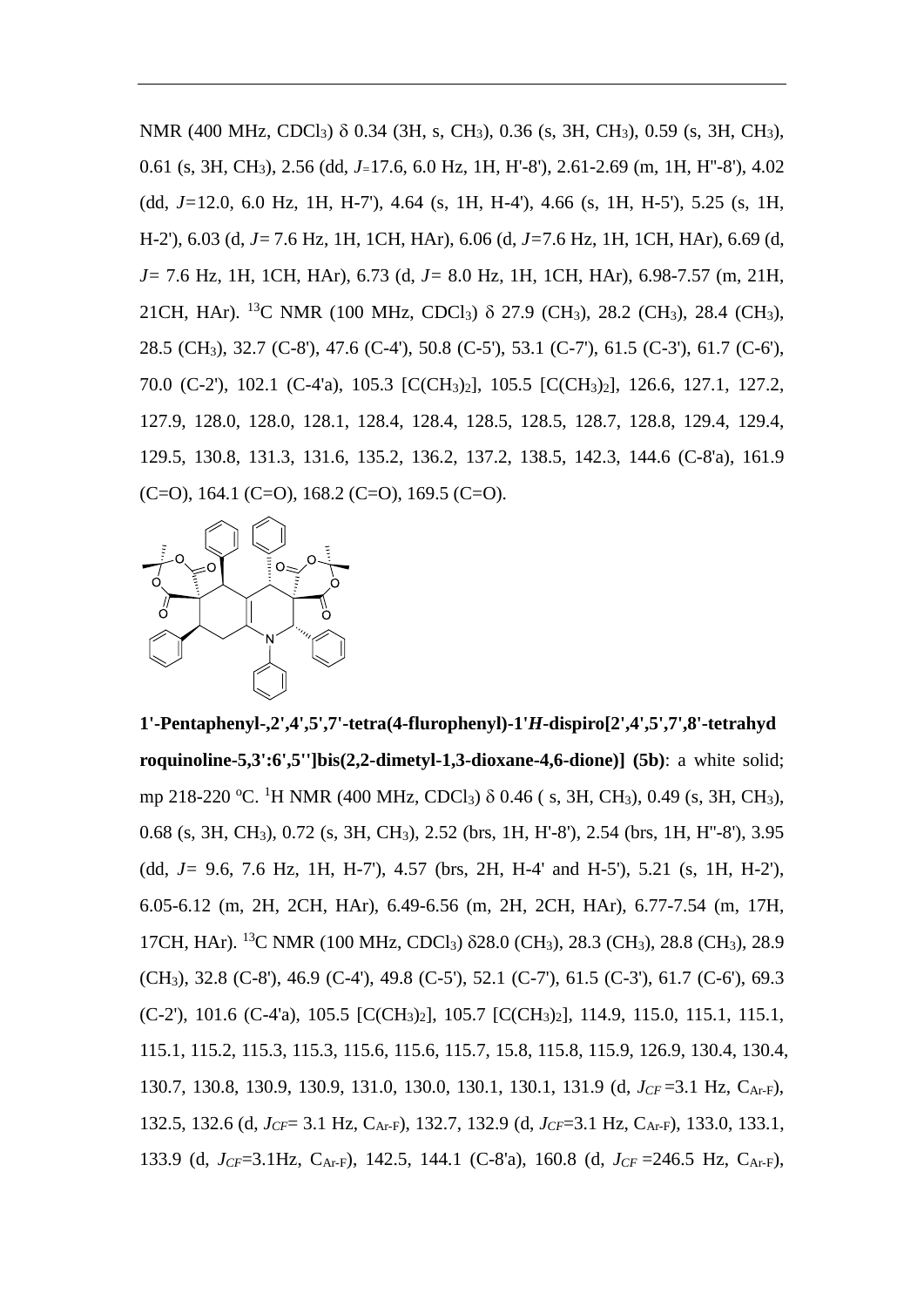161.2 (d, *JCF*= 246.5 Hz, CAr-F), 161.9 (C=O), 163.3 (d, *JCF* =246.5 Hz, CAr-F), 163.6 (d,  $J_{CF}$  =246.5 Hz, C<sub>Ar-F</sub>), 164.0 (C=O), 168.0 (C=O), 169.4 (C=O). ESI+MS *m/z*=845.3[M+H]<sup>+</sup>.



**1'-Pentaphenyl-,2',4',5',7'-tetra(4-chlorophenyl)-1'***H***-dispiro[2',4',5',7',8'-tetrahy droquinoline-5,3':6',5'']bis(2,2-dimetyl-1,3-dioxane-4,6-dione)] (5c).** a white solid; mp 188-190 °C. <sup>1</sup>H NMR (400 MHz, CDCl<sub>3</sub>) δ 0.48 (s, 3H, CH<sub>3</sub>), 0.50 (s, 3H, CH<sub>3</sub>), 0.69 (s, 3H, CH3), 0.72 (s, 3H, CH3), 2.51 (brs, 1H, H'-8'), 2.53 (brs, 1H, H''-8'), 3.93 (t, *J<sup>=</sup>* 8.4 Hz, 1H, H-7'), 4.54 (brs, 2H, H-4' and H-5'), 5.20 (s, 1H, H-2'), 6.07 (dd, *J=*12.8, 8.4 Hz, 2H, 2CH, HAr), 6.81-7.49 (m, 19H, 19CH, HAr). <sup>13</sup>C NMR (100 MHz, CDCl<sub>3</sub>) δ 28.0 (CH<sub>3</sub>), 28.3 (CH<sub>3</sub>), 28.8 (CH<sub>3</sub>), 28.9 (CH<sub>3</sub>), 32.5 (C-8'), 47.0 (C-4'), 49.9 (C-5'), 52.3 (C-7'), 61.2 (C-3'), 61.3 (C-6'), 69.4 (C-2'), 101.1 (C-4'a), 105.5 [C(CH3)2], 105.8 [C(CH3)2], 127.1, 128.2, 128.3, 128.4, 128.6, 128.9, 129.0, 129.5, 130.1, 130.6, 130.7, 130.9, 132.1, 132.5, 132.8, 133.3, 133.6, 133.7, 134.1, 134.4, 134.5, 135.4, 136.5, 142.7, 143.8 (C-8'a), 161.7 (C=O), 163.9 (C=O), 167.8  $(C=O)$ , 169.2  $(C=O)$ .



**1'-Phenyl-2',4',5',7'-tetra(4-methylphenyl)-1'***H***-dispiro[2',4',5',7',8'-tetrahydro–q uinoline-5,3':6',5''-bis(2,2-dimethyl-1,3-dioxane-4,6-dione)]** (**5d**). a white solid; mp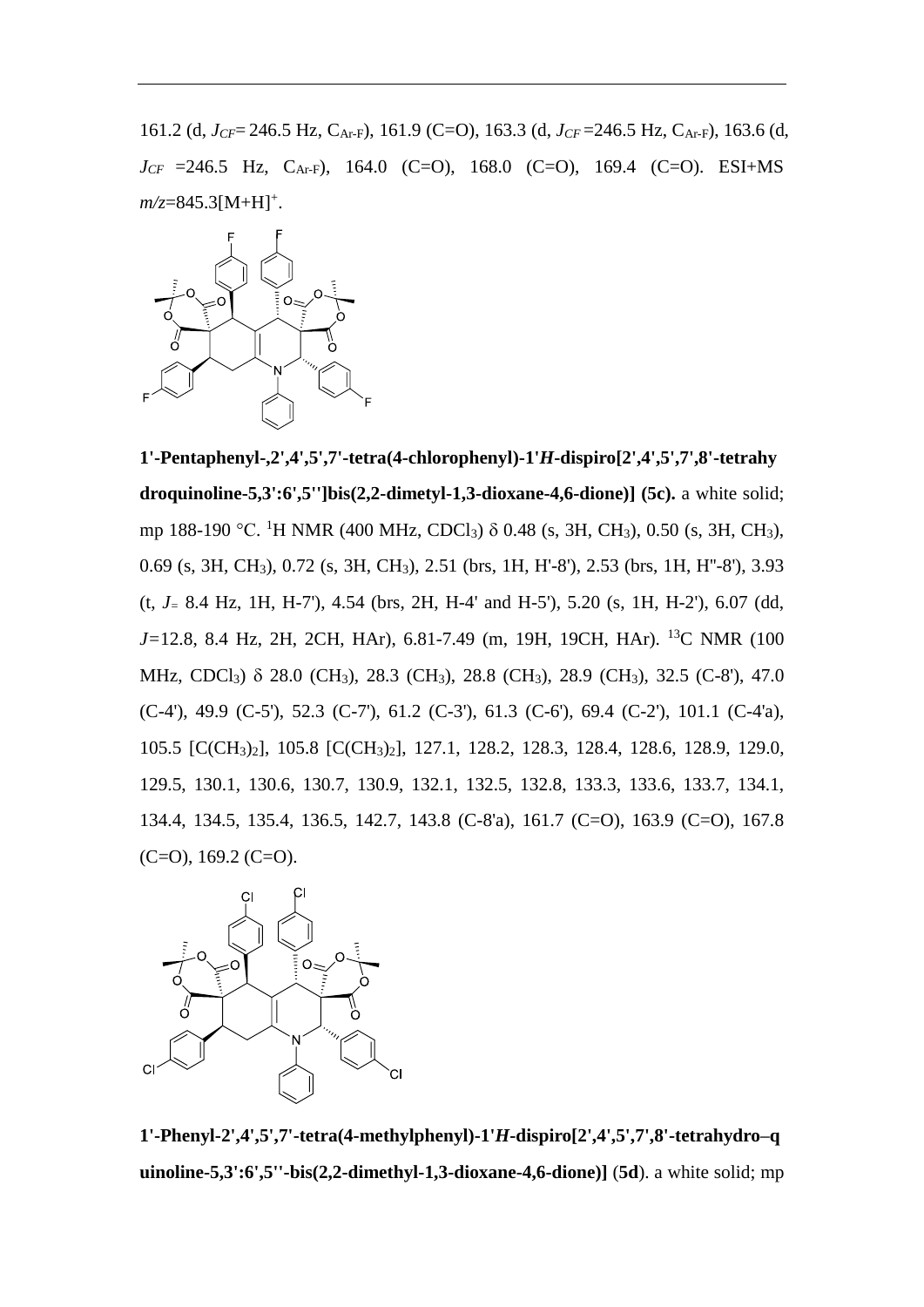241-243 °C. <sup>1</sup>H NMR (400 MHz, CDCl<sub>3</sub>) δ 0.38 (s, 3H, CH<sub>3</sub>), 0.41(s, 3H, CH<sub>3</sub>), 0.62 (s, 3H, CH3), 0.65 (s, 3H, CH3), 2.16 (s, 3H, ArCH3), 2.20 (s, 6H, 2ArCH3), 2.21 (s, 3H, ArCH3), 2.44-2.63 (m, 2H, H'-8', H''-8'), 3.93 (dd, *J=* 11.6, 5.6 Hz, 1H, H-7'), 4.55 (s, 1H, H-4'), 4.57 (s, 1H, H-5'), 5.18 (s, 1H, H-2'), 5.93 ( dd, *J=* 8.0, 1.2 Hz, 1H, 1CH, HAr), 5.96 (dd, *J=* 8.0, 1.2 Hz, 1H, 1CH, HAr), 6.53 ( t, *J=* 7.2 Hz, 2H, 2CH, HAr), 6.85-7.43 (m, 17H, 17CH, HAr); <sup>13</sup>C NMR (100 MHz, CDCl<sub>3</sub>)  $\delta$  20.9 (ArCH<sub>3</sub>), 21.0 (ArCH3), 21.0 (ArCH3), 21.0 (ArCH3), 27.9 (CH3), 28.3 (CH3), 28.5 (CH3), 28.6 (CH3), 32.8 (C-8'), 47.3 (C-4'), 50.3 (C-5'), 52.6 (C-7'), 61.8 (C-3'), 61.8 (C-6'), 69.9 (C-2'), 102.6 (C-4'a), 105.1 [C(CH3)2], 105.3 [C(CH3)2], 126.3, 128.3, 128.4, 128.6, 128.7, 128.8, 129.1, 129.1, 129.2, 129.3, 129.3, 130.7, 131.2, 131.5, 132.2, 133.2, 134.2, 135.6, 136.6, 136.7, 137.5, 137.9, 142.1, 144.7 (C-8'a), 162.0 (C=O), 164.2  $(C=0)$ , 168.4  $(C=0)$ , 169.8  $(C=0)$ .



**1'-Phenyl-2',4',5',7'-tetra(4-methoxylphenyl)-1'***H***-dispiro[2',4',5',7',8'-tetrahydro –quinoline-5,3':6',5''-bis(2,2-dimethyl-1,3-dioxane-4,6-dione)]** (**5e**). a yellow solid; mp 204-206 °C. <sup>1</sup>H NMR (400 MHz, CDCl<sub>3</sub>) δ 0.45 (s, 3H, CH<sub>3</sub>), 0.48 (s, 3H, CH<sub>3</sub>), 0.67 (s, 3H, CH3), 0.72 (s, 3H, CH3), 2.46-2.60 (m, 2H, H'-8', H''-8'), 3.67 (s, 3H, ArCH3O), 3.70 (s, 6H, 2ArCH3O), 3.72 (s, 3H, ArCH3O), 3.92 (dd, 1H, *J=* 12.0, 6.0 Hz, H-7'), 4.53 (brs, 2H, H-4', H-5'), 5.15 (s, 1H, H-2'), 5.98-6.04 (m, 2H, 2CH, HAr), 6.29-6.34 (m, 2H, 2CH, HAr), 6.59-7.52 (m, 17H, 17CH, HAr); <sup>13</sup>C NMR (100 MHz, CDCl3) 28.1 (CH3), 28.4 (CH3), 28.7 (CH3), 28.8 (CH3), 32.9 (C-8'), 46.9 (C-4'), 49.9 (C-5'), 52.2 (C-7'), 55.1 (CH3O), 55.2 (CH3O), 55.3 (CH3O), 55.3 (CH3O), 61.9  $(C-3')$ , 62.1  $(C-6')$ , 69.6  $(C-2')$ , 102.8  $(C-4'a)$ , 105.2  $[C(CH_3)_2]$ , 105.4  $[C(CH_3)_2]$ , 112.7, 113.5, 113.6, 113.7, 113.8, 114.0, 114.1, 114.4, 126.4, 127.2, 128.4, 129.5, 129.8, 130.3, 130.5, 130.6, 132.0, 132.2, 132.6, 142.1, 144.7 (C-8'a), 158.7 (CAr-O),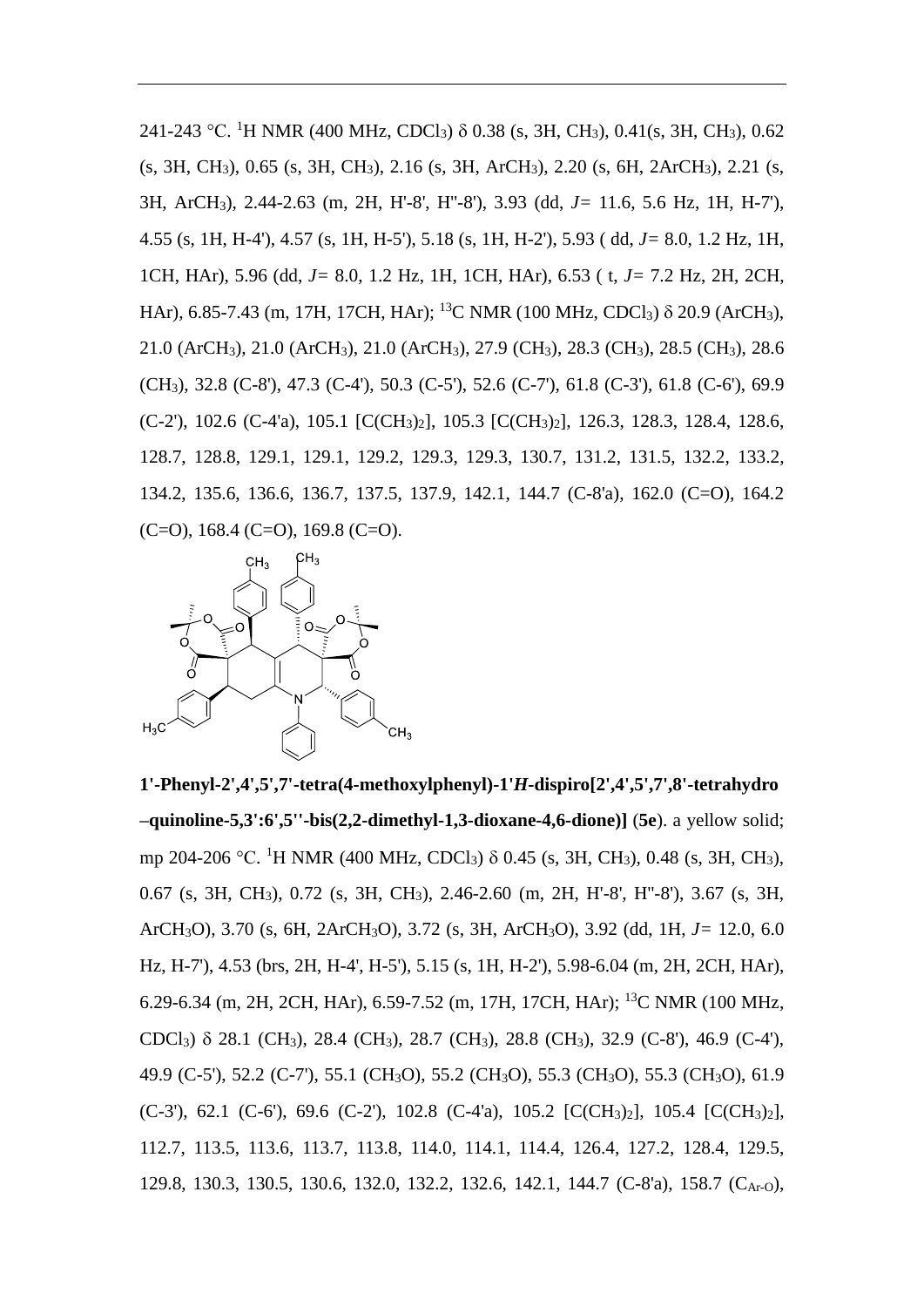158.8 (CAr-O), 159.1 (CAr-O), 159.3 (CAr-O), 162.2 (C=O), 164.3 (C=O), 168.5 (C=O), 169.9 (C=O). ESI+MS *m/z*=893.3[M+H]<sup>+</sup> .



**1'-Pentaphenyl-,2',4',5',7'-tetra(4-nitrophenyl)-1'***H***-dispiro[2',4',5',7',8'-tetrahyd roquinoline-5,3':6',5'']bis(2,2-dimetyl-1,3-dioxane-4,6-dione)] (5f).** a light yellow solid; mp 195-198 °C. <sup>1</sup>H NMR (400 MHz, CDCl<sub>3</sub>) δ 0.42 (s, 3H, CH<sub>3</sub>), 0.46 (s, 3H, CH3), 0.64 (s, 3H, CH3), 0.67 (s, 3H, CH3), 2.63 (brs, 1H, H'-8'), 2.64 (brs, 1H, H''-8'), 4.12 (t, *J=* 8.4 Hz, 1H, H-7'), 4.72 (brs, 1H, H-4'), 4.73 (brs, 1H, H-5'), 5.42 ( s, 1H, H-2'), 6.31 (dd, *J=* 15.6, 8.0 Hz, 2H, 2CH, HAr), 7.13-8.43 (m, 19H, 2CH, HAr). <sup>13</sup>C NMR (100 MHz, CDCl<sub>3</sub>)  $\delta$  28.0 (CH<sub>3</sub>), 28.4 (CH<sub>3</sub>), 29.1 (CH<sub>3</sub>), 29.2 (CH<sub>3</sub>), 32.4 (C-8'), 47.5 (C-4'), 50.2 (C-5'), 52.7 (C-7'), 60.7 (C-3'), 60.8 (C-6'), 69.6 (C-2'), 99.5 (C-4'a), 106.1 [C(CH3)2], 106.2 [C(CH3)2], 123.0, 123.3, 123.4, 123.9, 124.1, 128.0, 129.9, 130.5, 130.8, 130.9, 132.0, 132.4, 141.2, 142.8, 142.9, 143.8, 143.8, 144.5  $(C-8'a)$ , 147.6  $(C_{Ar-NO2})$ , 147.6  $(C_{Ar-NO2})$ , 148.0  $(C_{Ar-NO2})$ , 148.1  $(C_{Ar-NO2})$ , 161.2  $(C=O)$ , 163.4 (C=O), 167.0 (C=O), 168.4 (C=O). ESI+MS *m/z*=953.2[M+H]<sup>+</sup> .



**1'-Phenyl-2',4',5',7'-tetra(2-methylphenyl)-1'***H***-dispiro[2',4',5',7',8'-tetrahydro–q uinoline-5,3':6',5''-bis(2,2-dimethyl-1,3-dioxane-4,6-dione)]** (**5g**). a white solid; mp 214-216 °C. <sup>1</sup>H NMR (400 MHz, CDCl<sub>3</sub>) δ 0.48 (s, 3H, CH<sub>3</sub>), 0.51 (s, 3H, CH<sub>3</sub>), 1.12 (s, 3H, CH3), 1.16 ( s, 3H, CH3), 2.12 (s, 3H, ArCH3), 2.30 (s, 6H, 2ArCH3), 2.51 (s,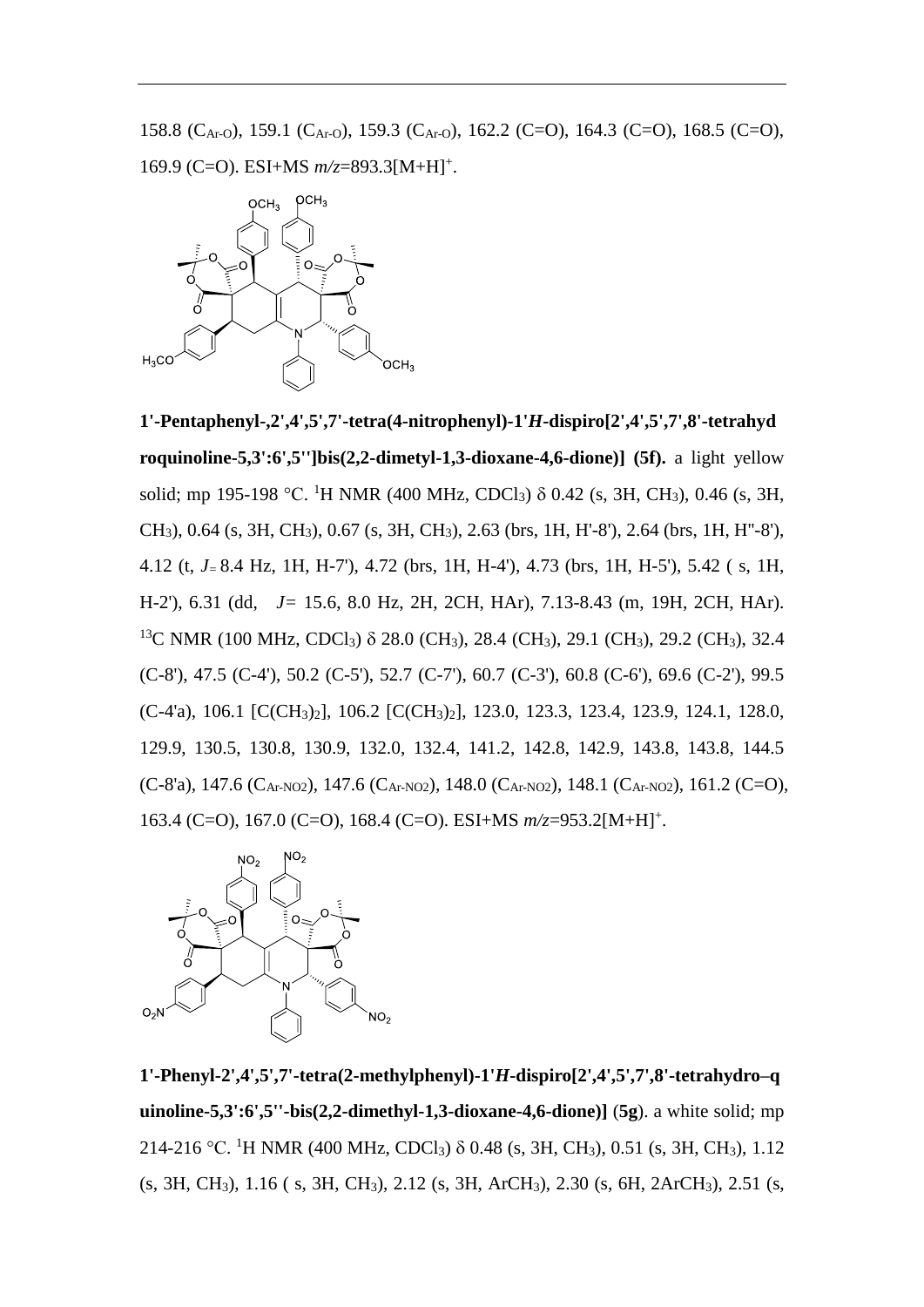3H, ArCH3), 2.53 (dd, *J=* 14.4, 6.0 Hz,1H, H'-8'), 2.66-2.74 (m, 1H, H''-8'), 4.31 (dd, *J=* 11.6, 5.6 Hz, 1H, H-7'), 4.74 (s, 1H, H-4'), 4.81 (s, 1H, H-5'), 5.61 (s, 1H, H-2'), 6.73-7.82 (m, 21H, 21CH, HAr); <sup>13</sup>C NMR (100 MHz, CDCl<sub>3</sub>)  $\delta$  17.6 (ArCH<sub>3</sub>), 17.8 (ArCH3), 19.6 (ArCH3), 19.8 (ArCH3), 28.1 (CH3), 28.3 (CH3), 28.5 (CH3), 29.0 (CH3), 34.4 (C-8'), 42.8 (C-4'), 46.1 (C-5'), 48.9 (C-7'), 58.8 (C-3'), 59.3 (C-6'), 65.2 (C-2'), 104.1 (C-4'a), 105.2 [C(CH3)2], 105.3 [C(CH3)2], 125.4, 126.1, 126.4, 126.5, 126.6 127.1, 127.4, 127.5, 127.6, 128.3, 130.1, 130.8, 130.9, 131.2, 131.7, 131.8, 133.3, 134.5, 135.3, 137.6, 137.9, 138.1, 139.6, 139.6, 144.1, 144.5 (C-8'a), 162.7  $(C=O)$ , 165.0  $(C=O)$ , 168.1  $(C=O)$ , 169.6  $(C=O)$ .



**1'-Pentaphenyl-,2',4',5',7'-tetra(2-chlorophenyl)-1'***H***-dispiro[2',4',5',7',8'-tetrahy droquinoline-5,3':6',5'']bis(2,2-dimetyl-1,3-dioxane-4,6-dione)] (5h).** a white solid; mp 230-232 °C. <sup>1</sup>H NMR (400 MHz, CDCl<sub>3</sub>) δ 0.36 (s, 3H, CH<sub>3</sub>), 0.38 (s, 3H, CH<sub>3</sub>), 0.61 (s, 3H, CH3), 0.64 (s, 3H, CH3), 2.52 (dd, *J=* 16.8, 6.0 Hz, 1H, H'-8'), 2.61-2.67 (m, 1H, H''-8'), 3.99 (dd, *J=* 12.0, 6.0 Hz, 1H, H'-7'), 4.62 (s, 1H, H-4'), 4.64(s, 1H, H-5'), 5.18 (s, 1H, H-2'), 6.04 (d, *J=* 7.6 Hz, 1H, 1CH, HAr), 6.08 (d, *J=* 8.0 Hz, 1H, 1CH, HAr), 6.70-7.52 (m, 22H, 22CH, HAr). <sup>13</sup>C NMR (100 MHz, CDCl<sub>3</sub>)  $\delta$  28.0 (CH3), 28.2 (CH3), 28.6 (CH3), 28.7 (CH3), 32.8 (C-8'), 47.6 (C-4'), 50.8 (C-5'), 53.0  $(C-7')$ , 61.4  $(C-3')$ , 61.7  $(C-6')$ , 70.1  $(C-2')$ , 102.8  $(C-4'a)$ , 105.4  $[C(CH_3)_2]$ , 105.6 [C(CH3)2], 127.1, 127.3, 128.0, 128.1, 128.1, 128.2, 128.5, 128.6, 128.8, 128.8, 129.2, 129.4, 129.5, 130.9, 131.3, 131.6, 135.1, 136.1, 137.0, 138.4, 140.7 (d, <sup>2</sup> *JCF* 3.0 Hz, C<sub>Ar</sub>), 142.1, 143.8 (C-8'a), 160.8 (d, <sup>1</sup>J<sub>CF</sub> 246.0 Hz, C<sub>Ar</sub>), 161.9 (C=O), 164.2 (C=O), 168.1 (C=O), 169.4 (C=O).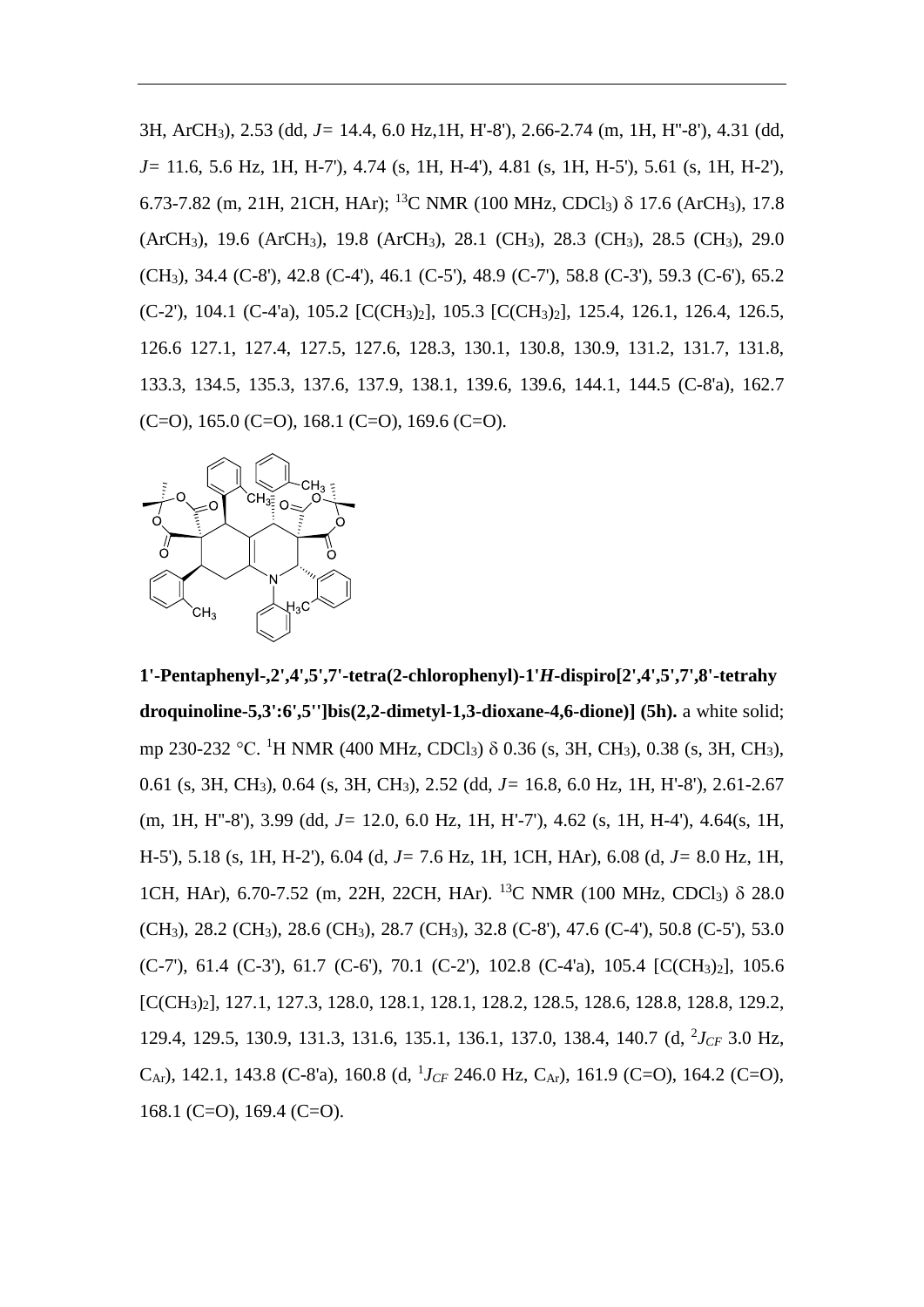

**1'-(4-Methoxylphenyl)-2',4',5',7'-tetraphenyl-1'***H***-dispiro[2',4',5',7',8'-tetrahydro –quinoline-5,3':6',5''-bis(2,2-dimethyl-1,3-dioxane-4,6-dione)] (5i).** a white solid; mp 218-220 °C. <sup>1</sup>H NMR (400 MHz, CDCl<sub>3</sub>) δ 0.36 (s, 3H, CH<sub>3</sub>), 0.38 (s, 3H, CH<sub>3</sub>), 0.62 (s, 3H,CH3), 0.64 (s, 3H, CH3), 2.54 (dd, *J=* 14.4, 5.2 Hz, 1H, H'-8'), 2.68-2.76 (m, 1H, H''-8'), 3.73 (s, 3H, ArOCH3), 4.01 (dd, *J=* 13.2, 5.6 Hz, 1H, H-7'), 4.64(s, 1H, H-4'), 4.68 (s, 1H, H-5'), 5.21 (s, 1H, H-2'), 6.04 (d, *J=* 8.0 Hz, 1H, 1CH, HAr), 6.08 (d, *J<sup>=</sup>* 8.0 Hz, 1H, 1CH, HAr), 6.70-7.56 (m, 22H, 22CH, HAr); <sup>13</sup>C NMR (100 MHz, CDCl3) 28.0 (CH3), 28.2 (CH3), 28.4 (CH3), 28.5 (CH3), 32.6 (C-8'), 47.4 (C-4'), 50.5 (C-5'), 53.1 (C-7'), 55.6 (OCH3), 61.6 (C-3'), 61.9 (C-6'), 70.0 (C-2'), 102.1(C-4'a), 105.2 [C(CH3)2], 105.3 [C(CH3)2], 127.0, 127.1, 127.8, 128.0, 128.3, 128.4, 128.5, 128.6, 128.7, 128.9, 129.3, 129.4, 129.6, 130.7, 131.2, 131.5, 135.4, 136.2, 137.1, 137.4, 138.5, 142.6 (C-8'a), 157.6 (C<sub>Ar-O</sub>), 161.8 (C=O), 164.2 (C=O), 168.1 (C=O), 169.4 (C=O).



**1'-(4-Fluropentaphenyl)-,2',4',5',7'-tetraphenyl-1'***H***-dispiro[2',4',5',7',8'-tetrahyd roquinoline-5,3':6',5'']bis(2,2-dimetyl-1,3-dioxane-4,6-dione)] (5j).** a white solid; mp 241-243 °C. <sup>1</sup>H NMR (400 MHz, CDCl<sub>3</sub>) δ 0.36 (s, 3H, CH<sub>3</sub>), 0.38 (s, 3H, CH<sub>3</sub>), 0.61 (s, 3H, CH3), 0.64 (s, 3H, CH3), 2.52 (dd, *J=* 16.8, 6.0 Hz, 1H, H'-8'), 2.61-2.67 (m, 1H, H''-8'), 3.99 (dd, *J<sup>=</sup>* 12.0, 5.6 Hz, 1H, H'-7'), 4.62 (s, 1H, H-4'), 4.64 (s, 1H,